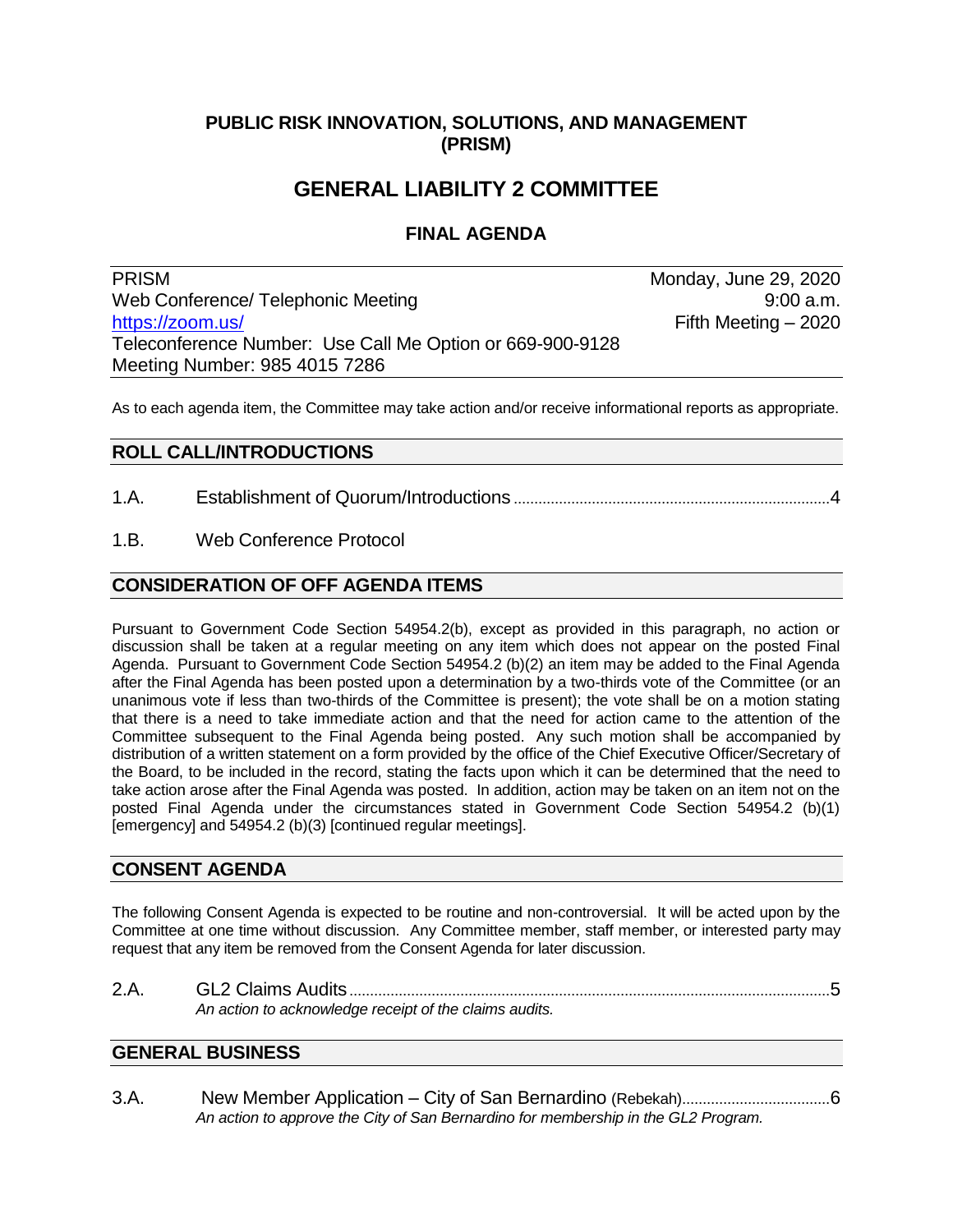- 3.B. New Member Application Kern County (Sarah)..............................................................9 *An action to approve Kern County for membership in the GL2 Program.*
- 3.C. New Member Application City of Costa Mesa (Sarah)............................................13 *An action to approve the City of Costa Mesa for membership in the GL2 Program.*

#### **PUBLIC COMMENT**

This portion of the agenda is reserved for members of the general public to address the Committee on any matter not on this agenda that is under the jurisdiction of the Committee.

#### **FUTURE MEETINGS**

The next scheduled meeting will be held on *Wednesday, October 14, 2020,* at *10:00 a.m.*, at the *PRISM office in Folsom.* However, there is a chance that the scheduled inperson meetings will be transitioned to a Web Conference.

#### **ADJOURNMENT**

*Disability Access: All posted locations for this meeting are wheelchair accessible and disabled parking is available. If you are a person with a disability and you need disability-related modifications or accommodations to participate in this meeting, please contact the Meeting Planner at (916) 850-7300 or (916) 850-7800 (fax). Requests for such modifications or accommodations must be made at least two full business days before the start of the meeting.*